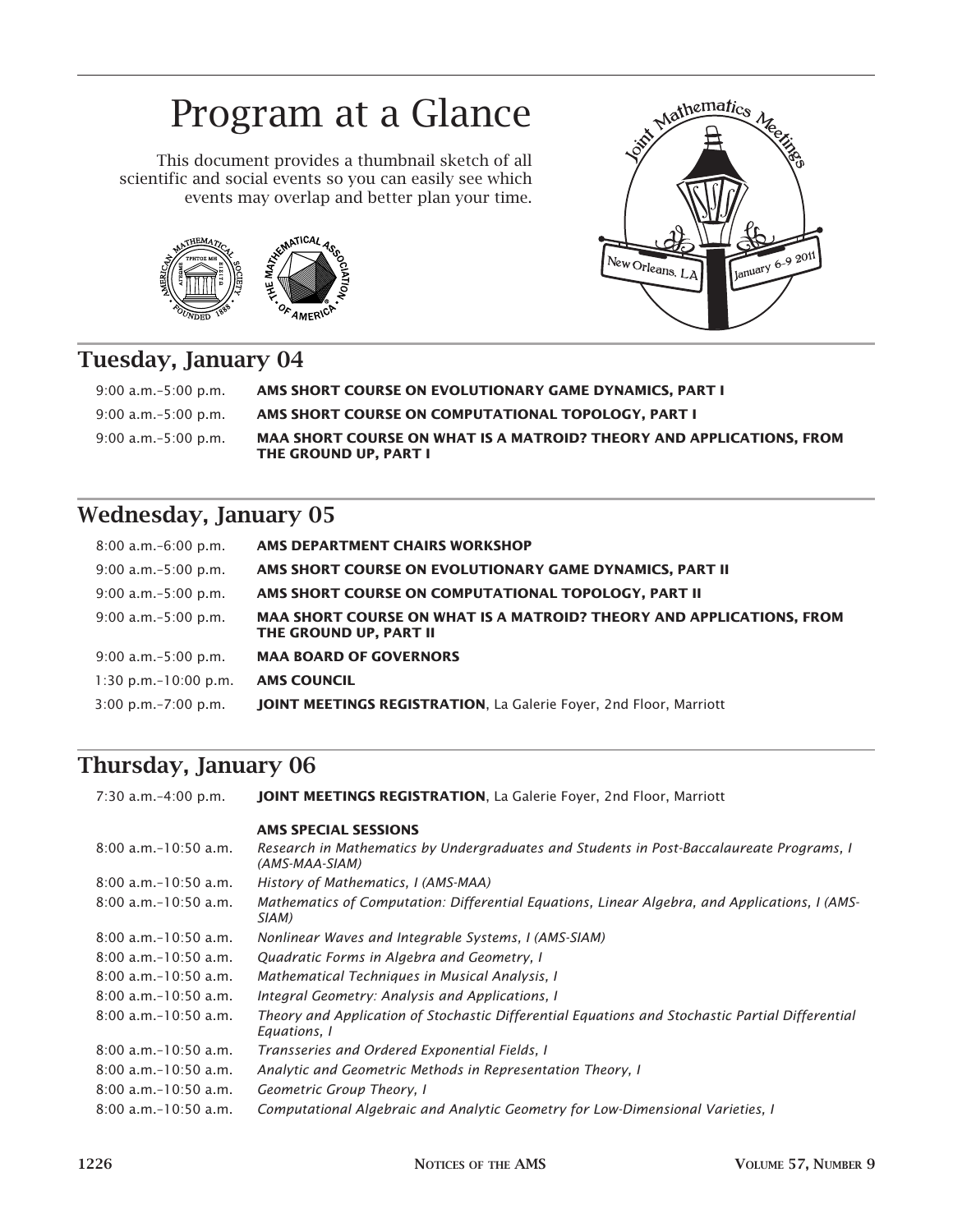| $8:00$ a.m. $-10:50$ a.m.<br>8:00 a.m. - 10:50 a.m. | Mathematical Modeling in Environmental Economics, I<br>Expander Graphs in Pure and Applied Mathematics, I                                                      |
|-----------------------------------------------------|----------------------------------------------------------------------------------------------------------------------------------------------------------------|
| $8:00$ a.m. $-10:50$ a.m.                           | <b>MAA INVITED PAPER SESSION</b><br>The Rebirth of Special Functions                                                                                           |
|                                                     | <b>MAA CONTRIBUTED PAPER SESSIONS</b>                                                                                                                          |
| $8:00$ a.m. $-10:55$ a.m.                           | Harnessing Mobile Communication Devices and Online Communication Tools for Mathematics<br>Education                                                            |
| $8:00$ a.m. $-10:55$ a.m.                           | The Scholarship of Teaching and Learning in Collegiate Mathematics                                                                                             |
| $8:00$ a.m. $-10:55$ a.m.                           | Wavelets In Undergraduate Education                                                                                                                            |
| $8:00$ a.m. $-10:55$ a.m.                           | General Contributed Paper Session, I                                                                                                                           |
| $8:00$ a.m. $-10:50$ a.m.                           | SIAM MINISYMPOSIUM ON APPLICATIONS OF DIFFERENCE AND DIFFERENTIAL<br><b>EQUATIONS IN ECOLOGY AND EPIDEMIOLOGY, I</b>                                           |
| 8:00 a.m.-7:00 p.m.                                 | <b>EMPLOYMENT CENTER</b>                                                                                                                                       |
| $9:00$ a.m. $-11:00$ a.m.                           | <b>MAA MINICOURSE #4: PART A</b> Getting students involved in undergraduate research.                                                                          |
| $9:00$ a.m. $-11:00$ a.m.                           | <b>MAA MINICOURSE #7: PART A</b> The mathematics of Islam and its use in the teaching of<br>mathematics.                                                       |
| $9:00$ a.m. $-11:00$ a.m.                           | <b>MAA MINICOURSE: #8: PART A</b> The ubiquitous Catalan numbers and their applications.                                                                       |
| $9:00$ a.m. $-10:20$ a.m.                           | MAA PANEL DISCUSSION For MAA Student Chapter advisors: Dynamic answers to your                                                                                 |
|                                                     | questions.                                                                                                                                                     |
| $9:00$ a.m. $-11:00$ a.m.                           | MAA COMMITTEE ON THE PARTICIPATION OF WOMEN/WOMEN IN MATHEMATICS<br>NETWORK POSTER SESSION Mathematical outreach programs for underrepresented<br>populations. |
| $9:00$ a.m. $-10:20$ a.m.                           | <b>MAA PANEL DISCUSSION</b> National Science Foundation programs supporting learning and<br>teaching in the mathematical sciences.                             |
| $9:30$ a.m. $-11:00$ a.m.                           | <b>MAA DEPARTMENT LIAISONS MEETING</b>                                                                                                                         |
| $10:05$ a.m. $-10:55$ a.m.                          | <b>AMS INVITED ADDRESS</b> The symplectic geometry of symmetric products and invariants of<br>3-manifolds with boundary. Denis Auroux                          |
| 11:10 a.m.-12:00 p.m.                               | AMS-MAA INVITED ADDRESS Curves, surfaces, and solitons. Chuu-Lian Terng                                                                                        |
| 1:00 p.m. $-2:00$ p.m.                              | AMS COLLOQUIUM LECTURES: LECTURE I Expander graphs in pure and applied<br>mathematics, I. Alexander Lubotzky                                                   |
| $2:15$ p.m. $-3:05$ p.m.                            | <b>MAA INVITED ADDRESS</b> Laplacian growth and the mystery of the abelian sandpile: A visual<br>tour. Yuval Peres                                             |
| 2:15 p.m.-6:05 p.m.                                 | <b>AMS SPECIAL SESSIONS</b><br>Research in Mathematics by Undergraduates and Students in Post-Baccalaureate Programs, II<br>(AMS-MAA-SIAM)                     |
| 2:15 p.m.-6:05 p.m.                                 | History of Mathematics, II (AMS-MAA)                                                                                                                           |
| 2:15 p.m.-6:05 p.m.                                 | Mathematics of Computation: Differential Equations, Linear Algebra, and Applications, II (AMS-<br>SIAM)                                                        |
| $2:15$ p.m. $-6:05$ p.m.                            | Nonlinear Waves and Integrable Systems, II (AMS-SIAM)                                                                                                          |
| $2:15$ p.m. $-6:05$ p.m.                            | Quadratic Forms in Algebra and Geometry, II                                                                                                                    |
| 2:15 p.m.-6:05 p.m.                                 | Mathematical Techniques in Musical Analysis, II                                                                                                                |
| 2:15 p.m.-6:05 p.m.                                 | Integral Geometry: Analysis and Applications, II                                                                                                               |
| 2:15 p.m.-6:05 p.m.                                 | Theory and Application of Stochastic Differential Equations and Stochastic Partial Differential<br>Equations, II                                               |
| 2:15 p.m.-6:05 p.m.                                 | Transseries and Ordered Exponential Fields, I                                                                                                                  |
| 2:15 p.m.-6:05 p.m.                                 | Analytic and Geometric Methods in Representation Theory, II                                                                                                    |
| 2:15 p.m.-6:05 p.m.                                 | Geometric Group Theory, II                                                                                                                                     |
| 2:15 p.m.-6:05 p.m.                                 | Computational Algebraic and Analytic Geometry for Low-Dimensional Varieties, II                                                                                |
| 2:15 p.m.-6:05 p.m.                                 | Mathematical Modeling in Environmental Economics, II                                                                                                           |
| 2:15 p.m.-6:05 p.m.                                 | Interactions of Inverse Problems, Signal Processing, and Imaging, I                                                                                            |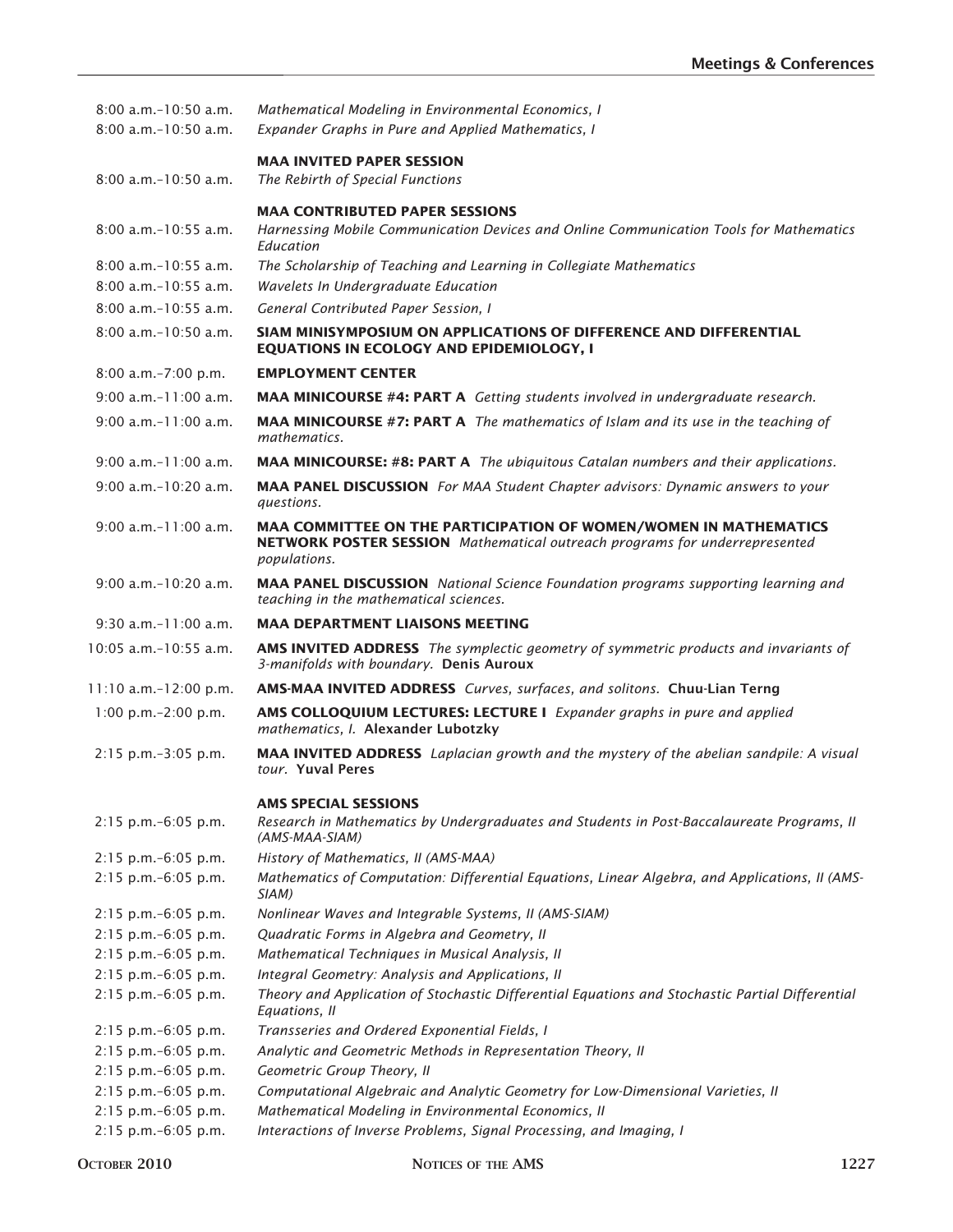### **Meetings & Conferences**

| $2:15$ p.m. $-4:15$ p.m.  | <b>MAA MINICOURSE #11: PART A</b> Using video case studies in teaching a proof-based gateway<br>course to the mathematics major.                                        |
|---------------------------|-------------------------------------------------------------------------------------------------------------------------------------------------------------------------|
| $2:15$ p.m. $-4:15$ p.m.  | <b>MAA MINICOURSE #2: PART A</b> Getting mathematics majors to think outside the book: Course<br>activities that promote exploration, discovery, conjecture, and proof. |
| $2:15$ p.m. $-4:15$ p.m.  | <b>MAA MINICOURSE #9: PART A</b> Learning discrete mathematics via historical projects.                                                                                 |
|                           | <b>MAA CONTRIBUTED PAPER SESSIONS</b>                                                                                                                                   |
| $2:15$ p.m. $-6:00$ p.m.  | Cryptology for Undergraduates                                                                                                                                           |
| $2:15$ p.m. $-6:00$ p.m.  | The Mathematics of Games and Puzzles                                                                                                                                    |
| $2:15$ p.m. $-6:00$ p.m.  | Getting Students Involved in Writing Proofs                                                                                                                             |
| $2:15$ p.m. $-6:00$ p.m.  | Innovations in Service-Learning at All Levels                                                                                                                           |
| $2:15$ p.m. $-6:00$ p.m.  | General Contributed Paper Session, II                                                                                                                                   |
| $2:15$ p.m. $-5:15$ p.m.  | SIAM MINISYMPOSIUM ON APPLICATIONS OF DIFFERENCE AND DIFFERENTIAL<br><b>EQUATIONS IN ECOLOGY AND EPIDEMIOLOGY, II</b>                                                   |
| 2:15 p.m.-3:35 p.m.       | MAA COMMITTEE ON GRADUATE STUDENTS/YOUNG MATHEMATICIANS NETWORK<br><b>PANEL DISCUSSION</b> How to interview for a job in the mathematical sciences.                     |
| $2:15$ p.m. $-3:35$ p.m.  | <b>MAA PANEL DISCUSSION</b> Reporting progress: A minisymposium of projects from the NSF<br>Course, Curriculum, and Laboratory Improvement Program.                     |
| $2:15$ p.m. $-2:45$ p.m.  | <b>AWM BUSINESS MEETING</b>                                                                                                                                             |
| $2:30$ p.m. $-5:00$ p.m.  | <b>MAA SECTION OFFICERS</b>                                                                                                                                             |
| $2:45$ p.m. $-6:15$ p.m.  | <b>AWM SCHAFER MINISYMPOSIUM</b>                                                                                                                                        |
| $3:20$ p.m. $-4:10$ p.m.  | <b>MAA INVITED ADDRESS</b> On the intersection of graphs and geometry. Edward R.<br>Scheinerman                                                                         |
|                           | <b>MAA INVITED PAPER SESSIONS</b>                                                                                                                                       |
| 3:30 p.m.-6:20 p.m.       | Laplacian Growth: Visual Mathematics                                                                                                                                    |
| 3:50 p.m.-5:10 p.m.       | <b>MAA-NCTM MUTUAL CONCERNS COMMITTEE PANEL DISCUSSION</b> Transition from high<br>school to college: Should there be an alternate to calculus?                         |
| 4:00 p.m. $-6:00$ p.m.    | <b>MAA PROJECT NEXT-YOUNG MATHEMATICIANS' NETWORK POSTER SESSION</b>                                                                                                    |
| 4:30 p.m. $-6:00$ p.m.    | AMS COMMITTEE ON THE PROFESSION PANEL DISCUSSION What I wish I had known<br>before applying for a job.                                                                  |
| 5:00 p.m. $-7:00$ p.m.    | <b>MAA PANEL DISCUSSION</b> Current issues in actuarial science education.                                                                                              |
| 5:30 p.m. $-6:30$ p.m.    | SIGMAA ON THE HISTORY OF MATHEMATICS RECEPTION AND BUSINESS MEETING                                                                                                     |
| 5:30 p.m. $-6:00$ p.m.    | SIGMAA ON QUANTITATIVE LITERACY BUSINESS MEETING                                                                                                                        |
| 5:30 p.m.-8:00 p.m.       | <b>MATHEMATICAL INSTITUTES OPEN HOUSE</b>                                                                                                                               |
| 6:00 p.m. $-7:00$ p.m.    | <b>SIGMAA ON QUANTITATIVE LITERACY RECEPTION AND PANEL DISCUSSION</b> Mathematics<br>and democracy ten years later.                                                     |
| 6:00 p.m. $-7:00$ p.m.    | SIGMAA ON TEACHING ADVANCED HIGH SCHOOL MATHEMATICS BUSINESS MEETING                                                                                                    |
| 6:00 p.m. $-8:00$ p.m.    | PENNSYLVANIA STATE UNIVERSITY MATHEMATICS RECEPTION FOR ALUMNI AND<br><b>FRIENDS</b>                                                                                    |
| 6:30 p.m. $-7:30$ p.m.    | SIGMAA ON THE HISTORY OF MATHEMATICS GUEST LECTURE                                                                                                                      |
| 8:30 p.m.-9:30 p.m.       | <b>AMS JOSIAH WILLARD GIBBS LECTURE</b> Title to be announced. George Papanicolaou                                                                                      |
| $9:30$ p.m. $-11:00$ p.m. | <b>AWM RECEPTION</b>                                                                                                                                                    |
|                           |                                                                                                                                                                         |

# **Friday, January 07**

| $7:30$ a.m. $-4:00$ p.m. | <b>JOINT MEETINGS REGISTRATION, La Galerie Foyer, 2nd Floor, Marriott</b>                                                                   |
|--------------------------|---------------------------------------------------------------------------------------------------------------------------------------------|
| 8:00 a.m.-11:50 a.m.     | <b>AMS SPECIAL SESSIONS</b><br>Research in Mathematics by Undergraduates and Students in Post-Baccalaureate Programs, III<br>(AMS-MAA-SIAM) |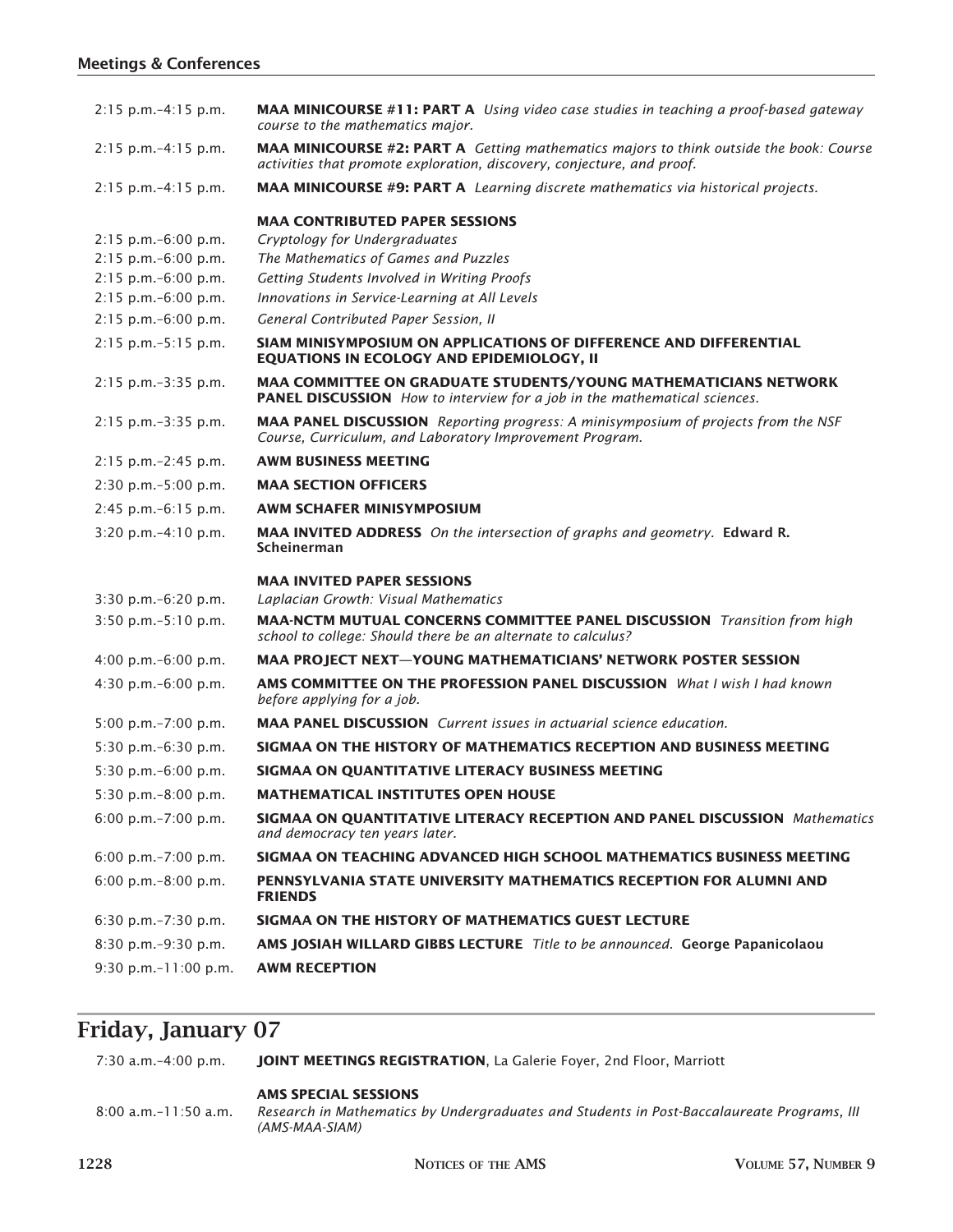| $8:00$ a.m. $-11:50$ a.m.                              | Mathematics and Education Reform, I (AMS-MAA-MER)                                                                                                          |
|--------------------------------------------------------|------------------------------------------------------------------------------------------------------------------------------------------------------------|
| $8:00$ a.m. $-11:50$ a.m.                              | History of Mathematics, III (AMS-MAA)                                                                                                                      |
| $8:00$ a.m. $-11:50$ a.m.                              | Mathematics of Computation: Algebra and Number Theory, I (AMS-SIAM)                                                                                        |
| $8:00$ a.m. $-11:50$ a.m.                              | Logic and Analysis, I (AMS-ASL)                                                                                                                            |
| $8:00$ a.m. $-11:50$ a.m.                              | Birational Geometry and Moduli Spaces (Mathematics Research Communities session), I                                                                        |
| $8:00$ a.m. $-11:50$ a.m.                              | Wavelets, Tilings, and Iterated Function Systems, I                                                                                                        |
| $8:00$ a.m. $-11:50$ a.m.<br>$8:00$ a.m. $-11:50$ a.m. | Stochastic Analysis and Random Phenomena, I                                                                                                                |
| $8:00$ a.m. $-11:50$ a.m.                              | Model Theory of Fields and Applications (Mathematics Research Communities session), I<br>Commutative Algebra (Mathematics Research Communities session), I |
| $8:00$ a.m. $-11:50$ a.m.                              | Structured Models in Ecology, Evolution, and Epidemiology: Periodicity, Extinction, and Chaos, I                                                           |
| $8:00$ a.m. $-11:50$ a.m.                              | Boundary Control and Moving Interface in Coupled Systems of Partial Differential Equations, I                                                              |
| $8:00$ a.m. $-11:50$ a.m.                              | Expander Graphs in Pure and Applied Mathematics, II                                                                                                        |
| $8:00$ a.m. $-11:50$ a.m.                              | Groups, Geometry, and Applications, I                                                                                                                      |
| $8:00$ a.m. $-10:00$ a.m.                              | <b>MAA MINICOURSE #3: PART A</b> Geometry and algebra in mathematical music theory.                                                                        |
|                                                        | <b>MAA CONTRIBUTED PAPER SESSIONS</b>                                                                                                                      |
| 8:00 a.m.-12:00 p.m.                                   | Cool Calculus: Lessons Learned Through Innovative and Effective Supplemental Projects,<br>Activities, and Strategies for Teaching Calculus                 |
| 8:00 a.m.-12:00 p.m.                                   | Innovative and Effective Ways to Teach Linear Algebra                                                                                                      |
| 8:00 a.m.-12:00 p.m.                                   | Modeling in the ODE Driver's Seat                                                                                                                          |
| 8:00 a.m.-12:00 p.m.                                   | General Contributed Paper Session, III                                                                                                                     |
| $8:00$ a.m. $-10:50$ a.m.                              | SIAM MINISYMPOSIUM ON COMBINATORIAL OPTIMIZATION, I                                                                                                        |
| $8:00$ a.m. $-11:00$ a.m.                              | <b>AWM HAY MINISYMPOSIUM</b>                                                                                                                               |
| $8:00$ a.m. $-10:55$ a.m.                              | SIGMAA RUME SESSION ON RESEARCH ON THE TEACHING AND LEARNING OF<br><b>UNDERGRADUATE MATHEMATICS, I</b>                                                     |
| 8:00 a.m.-7:00 p.m.                                    | <b>EMPLOYMENT CENTER</b>                                                                                                                                   |
| $9:00$ a.m. $-9:50$ a.m.                               | <b>MAA INVITED ADDRESS</b> Sea battles, Benjamin Franklin's oil lamp, and jellybellies. Katherine<br>Socha                                                 |
|                                                        | <b>MAA INVITED PAPER SESSION</b>                                                                                                                           |
| $9:00$ a.m. $-11:55$ a.m.                              | The Beauty and Power of Number Theory                                                                                                                      |
| $9:00$ a.m. $-11:00$ a.m.                              | MAA MINICOURSE #12: PART A Concepts, data, and models: College algebra for the real<br>world.                                                              |
| $9:00$ a.m. $-11:00$ p.m.                              | <b>MAA MINICOURSE #6: PART A</b> Green linear optimization.                                                                                                |
| 9:00 a.m.-10:20 a.m.                                   | <b>MAA-YOUNG MATHEMATICIANS' NETWORK PANEL DISCUSSION</b> Career options for<br>undergraduate mathematics majors.                                          |
| $9:00$ a.m. $-10:20$ a.m.                              | <b>MAA SESSION FOR CHAIRS</b> The new MAA Curriculum Guide: What should it be?                                                                             |
| $9:30$ a.m. $-11:00$ a.m.                              | <b>AMS SPECIAL PRESENTATION</b> Who wants to be a mathematician—National contest.                                                                          |
| 9:30 a.m.-5:30 p.m.                                    | <b>EXHIBITS AND BOOK SALES</b>                                                                                                                             |
| 10:00 a.m.-12:00 p.m.                                  | <b>MAA COMMITTEE ON GRADUATE STUDENTS POSTER SESSION</b>                                                                                                   |
| $10:05$ a.m. $-10:55$ a.m.                             | <b>AWM EMMY NOETHER LECTURE</b> Title to be announced. M. Susan Montgomery                                                                                 |
| 10:30 a.m.-12:30 p.m.                                  | <b>MAA MINICOURSE: #5: PART A</b> A Game Theory path to quantitative literacy.                                                                             |
|                                                        |                                                                                                                                                            |
| 10:30 a.m.-12:00 p.m.                                  | <b>SIGMAA OFFICERS MEETING</b>                                                                                                                             |
| $10:35$ a.m.-11:55 a.m.                                | MAA PANEL DISCUSSION Writing the history of the MAA's first 100 years.                                                                                     |
| $10:35$ a.m. $-11:55$ a.m.                             | <b>MAA COMMITTEE ON GRADUATE STUDENTS/YOUNG MATHEMATICIANS' NETWORK</b><br>PANEL DISCUSSION Graduate school: Choosing one, getting in, staying in.         |
| $10:35$ a.m. $-11:55$ a.m.                             | <b>MAA PANEL DISCUSSION</b> Proposal writing workshop for grant applications to the NSF<br>Division of Undergraduate Education.                            |
| 11:10 a.m.-12:00 p.m.                                  | <b>SIAM INVITED ADDRESS</b> Title to be announced. William Cook                                                                                            |
| $1:00$ p.m. $-2:00$ p.m.                               | AMS COLLOQUIUM LECTURES: LECTURE II Expander graphs in pure and applied<br>mathematics, II. Alexander Lubotzky                                             |
|                                                        |                                                                                                                                                            |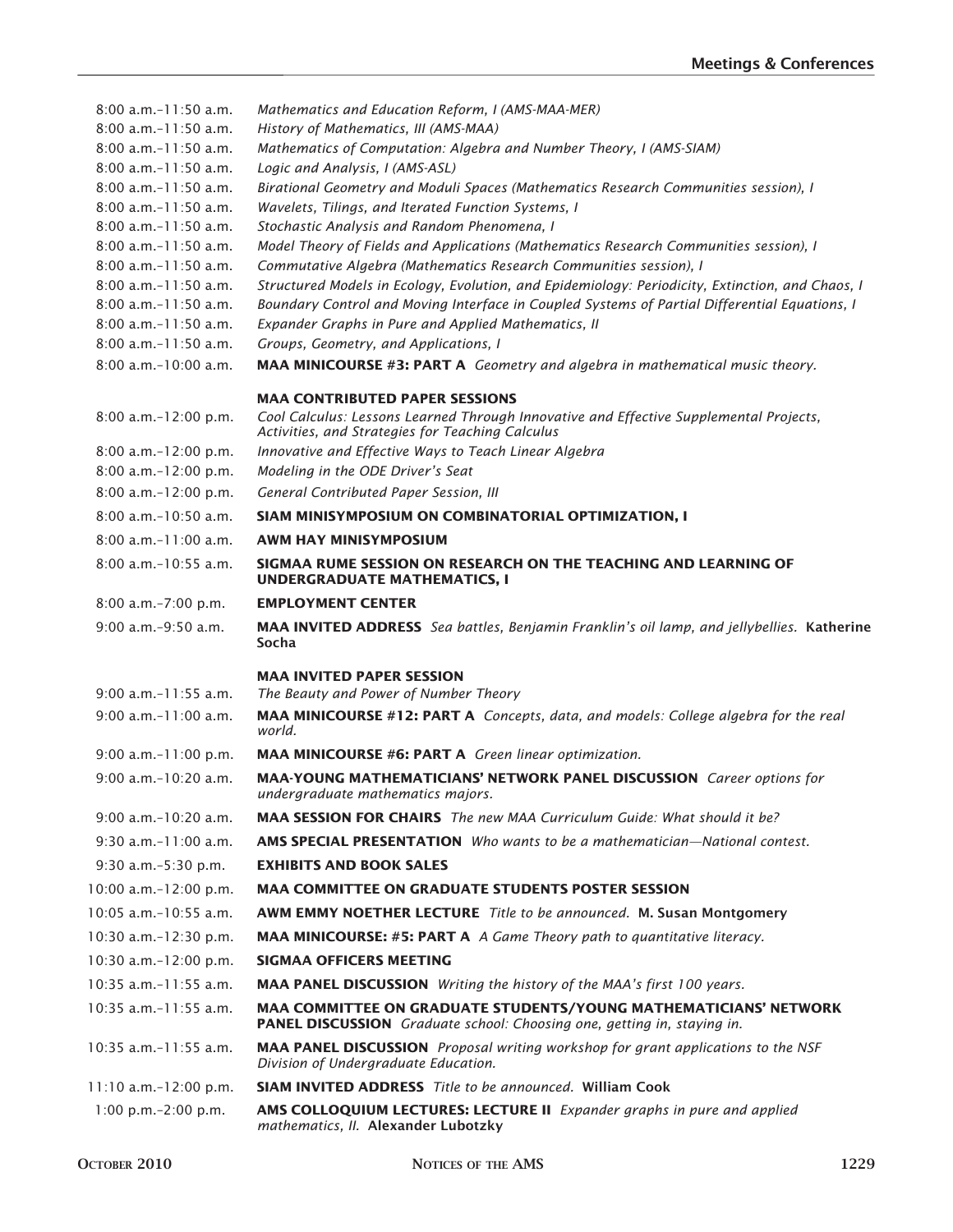#### **AMS SPECIAL SESSIONS**

| $1:00$ p.m. $-3:50$ p.m. | Research in Mathematics by Undergraduates and Students in Post-Baccalaureate Programs, IV<br>(AMS-MAA-SIAM)                                                                                                             |
|--------------------------|-------------------------------------------------------------------------------------------------------------------------------------------------------------------------------------------------------------------------|
| $1:00$ p.m. $-3:50$ p.m. | Mathematics and Education Reform, II (AMS-MAA-MER)                                                                                                                                                                      |
| 1:00 p.m.-3:50 p.m.      | History of Mathematics, IV (AMS-MAA)                                                                                                                                                                                    |
| $1:00$ p.m. $-3:50$ p.m. | Mathematics of Computation: Algebra and Number Theory, II (AMS-SIAM)                                                                                                                                                    |
| 1:00 p.m.-3:50 p.m.      | Logic and Analysis, II (AMS-ASL)                                                                                                                                                                                        |
| $1:00$ p.m. $-3:50$ p.m. | Birational Geometry and Moduli Spaces (Mathematics Research Communities session), II                                                                                                                                    |
| 1:00 p.m.-3:50 p.m.      | Lie Algebras, Algebraic Groups, and Related Topics, I                                                                                                                                                                   |
| 1:00 p.m. $-3:50$ p.m.   | Wavelets, Tilings, and Iterated Function Systems, II                                                                                                                                                                    |
| 1:00 p.m.-3:50 p.m.      | Stochastic Analysis and Random Phenomena, II                                                                                                                                                                            |
| $1:00$ p.m. $-3:50$ p.m. | Model Theory of Fields and Applications (Mathematics Research Communities session), II                                                                                                                                  |
| 1:00 p.m.-3:50 p.m.      | Commutative Algebra (Mathematics Research Communities session), II                                                                                                                                                      |
| $1:00$ p.m. $-3:50$ p.m. | Knots, Links, 3-Manifolds, and Physics, I                                                                                                                                                                               |
| 1:00 p.m.-3:50 p.m.      | Structured Models in Ecology, Evolution, and Epidemiology: Periodicity, Extinction, and Chaos, II                                                                                                                       |
| 1:00 p.m.-3:50 p.m.      | Interactions of Inverse Problems, Signal Processing, and Imaging, II                                                                                                                                                    |
|                          | <b>MAA INVITED PAPER SESSION</b>                                                                                                                                                                                        |
| 1:00 p.m.-4:15 p.m.      | Topics in Hopf Algebras                                                                                                                                                                                                 |
| $1:00$ p.m. $-3:00$ p.m. | <b>MAA MINICOURSE #10: PART A</b> Teaching introductory statistics (for instructors new to<br>teaching intro stats).                                                                                                    |
| 1:00 p.m. $-3:00$ p.m.   | <b>MAA MINICOURSE #13: PART A</b> Creating demonstrations and guided explorations for<br>multivariable calculus using CalcPlot3D.                                                                                       |
| 1:00 p.m. $-3:00$ p.m.   | <b>MAA MINICOURSE</b> #1: PART A Special relativity through a linear algebraic lens.                                                                                                                                    |
|                          | <b>MAA CONTRIBUTED PAPER SESSIONS</b>                                                                                                                                                                                   |
| $1:00$ p.m. $-4:15$ p.m. | Journals and Portfolios: Tools in Learning Mathematics?                                                                                                                                                                 |
| $1:00$ p.m. $-4:15$ p.m. | Treasures from the Past: Using Primary Sources in the Classroom                                                                                                                                                         |
| $1:00$ p.m. $-4:15$ p.m. | The Mathematics of Sustainability                                                                                                                                                                                       |
| $1:00$ p.m. $-4:15$ p.m. | General Contributed Paper Session, IV                                                                                                                                                                                   |
| 1:00 p.m. $-4:00$ p.m.   | SIAM MINISYMPOSIUM ON COMBINATORIAL OPTIMIZATION, II                                                                                                                                                                    |
| 1:00 p.m. $-4:00$ p.m.   | SIGMAA RUME SESSION ON RESEARCH ON THE TEACHING AND LEARNING OF<br><b>UNDERGRADUATE MATHEMATICS, II</b>                                                                                                                 |
| 1:00 p.m.-2:15 p.m.      | AMS PANEL DISCUSSION Proving Hardy wrong: Math research with social justice applications.                                                                                                                               |
| $1:00$ p.m. $-3:00$ p.m. | MAA PANEL DICUSSION Good intentions are necessary but not sufficient: Steps toward best<br>practices in mentoring underrepresented students.                                                                            |
| 1:00 p.m. $-2:20$ p.m.   | <b>MAA PANEL DISCUSSION</b> This could be YOUR graduate research!                                                                                                                                                       |
| 1:00 p.m. $-2:20$ p.m.   | SIGMAA ON STATISTICS EDUCATION/ASA-MAA JOINT COMMITTEE ON<br><b>UNDERGRADUATE STATISTICS PANEL DISCUSSION</b> Report from the International<br>Conference on Teaching Statistics: A world view of statistics education. |
| 1:00 p.m. $-2:20$ p.m.   | MAA COMMITTEE ON TECHNOLOGIES IN MATHEMATICS AND EDUCATION/WEB SIGMAA<br><b>PANEL DISCUSSION</b> Assessment of learning in an age of technology.                                                                        |
| 1:00 p.m. $-4:00$ p.m.   | SUMMER PROGRAM FOR WOMEN IN MATHEMATICS (SPWM) REUNION                                                                                                                                                                  |
| $2:00$ p.m. $-4:00$ p.m. | <b>MAA POSTER SESSION ON PROJECTS SUPPORTED BY THE NSF DIVISION OF</b><br><b>UNDERGRADUATE EDUCATION</b>                                                                                                                |
| $2:00$ p.m. $-4:00$ p.m. | <b>MAA PANEL DISCUSSION</b> Mathematical culture and mathematical life.                                                                                                                                                 |
| $2:15$ p.m. $-3:05$ p.m. | <b>AMS INVITED ADDRESS</b> Self-organization in human, biological, and artificial systems.<br>Andrea L. Bertozzi                                                                                                        |
| 2:35 p.m.-3:55 p.m.      | <b>MAA COMMITTEE ON THE TEACHING OF UNDERGRADUATE MATHEMATICS PANEL</b><br><b>DISCUSSION</b> Calculus reform: 25 years later.                                                                                           |
| 2:35 p.m.-3:55 p.m.      | <b>MAA PANEL DISCUSSION</b> Mathematicians and teachers: Professional development and<br>outreach groups.                                                                                                               |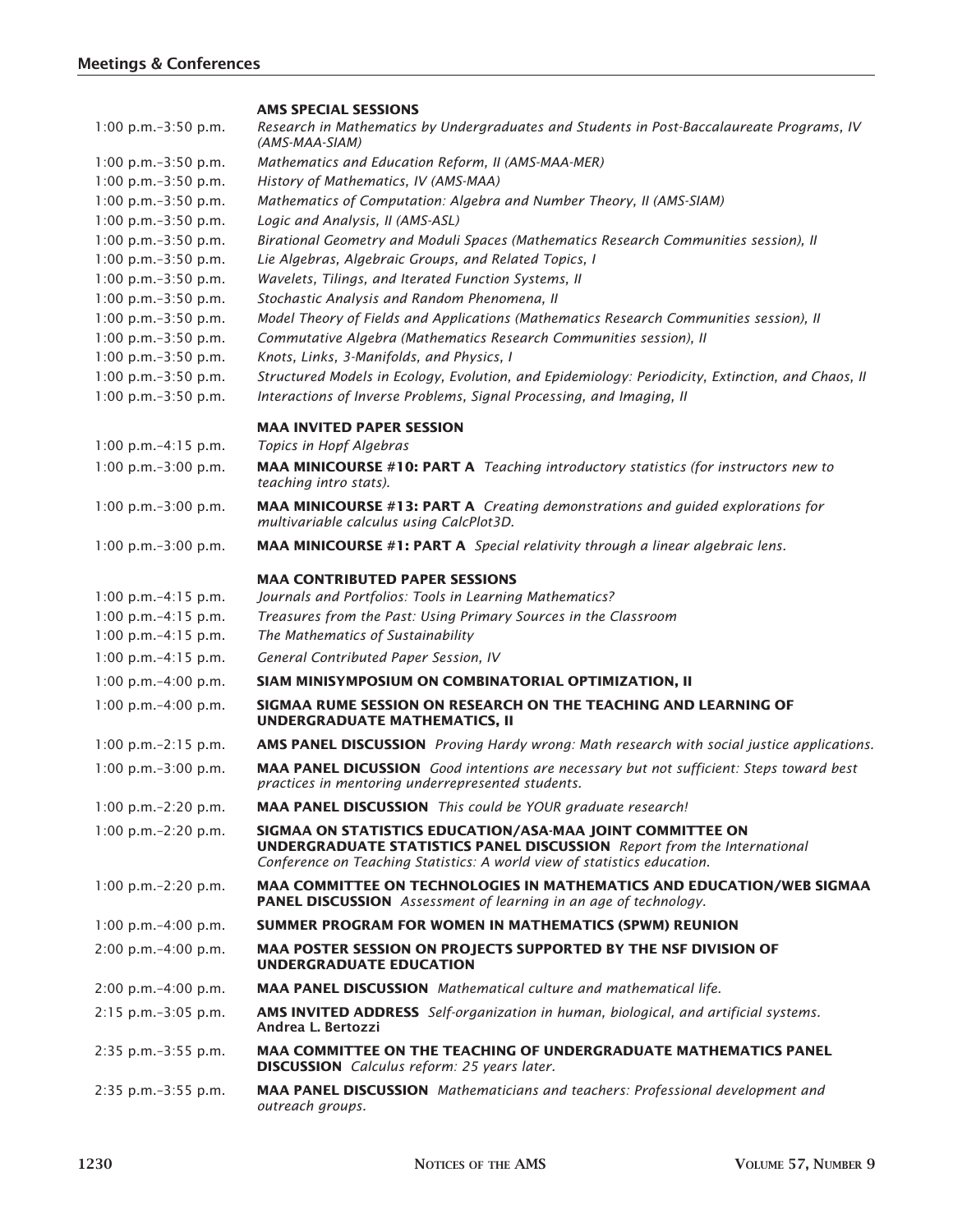| $2:35$ p.m. $-3:55$ p.m.                | SIGMAA ON MATHEMATICAL AND COMPUTATIONAL BIOLOGY-SIGMAA ON STATISTICS<br><b>EDUCATION-ASA/MAA JOINT COMMITTEE ON UNDERGRADUATE STATISTICS PANEL</b><br><b>DISCUSSION</b> Creating/improving the biomathematics/biostatistics course. |
|-----------------------------------------|--------------------------------------------------------------------------------------------------------------------------------------------------------------------------------------------------------------------------------------|
| $3:20$ p.m. $-4:10$ p.m.                | <b>AMS INVITED ADDRESS</b> Title to be announced. Tatiana Toro                                                                                                                                                                       |
| $5:30$ p.m. $-7:00$ p.m.                | <b>HAWKES LEARNING SYSTEMS PRESENTATION</b>                                                                                                                                                                                          |
| $5:30$ p.m. $-7:00$ p.m.                | <b>NEW MEXICO STATE UNIVERSITY RECEPTION</b>                                                                                                                                                                                         |
| 5:45 p.m.-6:30 p.m.                     | SIGMAA ON RESEARCH IN UNDERGRADUATE MATHEMATICS EDUCATION BUSINESS<br><b>MEETING</b>                                                                                                                                                 |
| $5:45$ p.m. $-7:15$ p.m.                | SIGMAA STATISTICS EDUCATION BUSINESS MEETING AND RECEPTION                                                                                                                                                                           |
| $5:45$ p.m. $-7:15$ p.m.                | UNIVERSITY OF KANSAS MATH ALUMNI AND FRIENDS RECEPTION                                                                                                                                                                               |
| $6:00$ p.m. $-7:00$ p.m.                | SIGMAA ON MATHEMATICAL AND COMPUTATIONAL BIOLOGY BUSINESS MEETING                                                                                                                                                                    |
| 6:00 p.m. $-8:00$ p.m.                  | NSA'S WOMEN IN MATHEMATICS SOCIETY NETWORKING SESSION                                                                                                                                                                                |
| $6:00$ p.m. $-10:00$ p.m.               | ASSOCIATION OF CHRISTIANS IN THE MATHEMATICAL SCIENCES BANOUET                                                                                                                                                                       |
| $6:00 \text{ p.m.} - 8:00 \text{ p.m.}$ | ASSOCIATION OF LESBIAN, GAY, BISEXUAL, AND TRANSGENDERED MATHEMATICIANS<br><b>RECEPTION</b>                                                                                                                                          |
| $6:30$ p.m. $-9:30$ p.m.                | <b>MER BANQUET</b>                                                                                                                                                                                                                   |
| $7:00$ p.m. $-8:00$ p.m.                | SIGMAA ON MATHEMATICAL AND COMPUTATIONAL BIOLOGY GUEST LECTURE                                                                                                                                                                       |
| $7:00$ p.m. $-11:00$ p.m.               | AWM 40TH ANNIVERSARY BANQUET AND JAZZ                                                                                                                                                                                                |
| $7:00$ p.m. $-9:00$ p.m.                | <b>CLAREMONT COLLEGES ALUMNI RECEPTION</b>                                                                                                                                                                                           |
| $7:30$ p.m. $-8:30$ p.m.                | <b>YOUNG MATHEMATICIANS' NETWORK OPEN FORUM</b> All meeting participants, including<br>undergraduates and graduate students, are welcome to discuss topics and issues affecting<br>young mathematicians.                             |
| $8:15$ p.m. $-9:45$ p.m.                | <b>KNITTING CIRCLE</b> Bring a project (knitting/crochet/tatting/beading/etc.) and chat with other<br>crafters.                                                                                                                      |
|                                         |                                                                                                                                                                                                                                      |

### **Saturday, January 08**

 7:30 a.m.– 4:00 p.m. **JOINT MEETINGS REGISTRATION**, La Galerie Foyer, 2nd Floor, Marriott **AMS SPECIAL SESSIONS** 8:00 a.m.– 10:50 a.m. *Mathematics of Computation: Algebra and Number Theory, III (AMS-SIAM)* 8:00 a.m.– 10:50 a.m. *Hopf Algebras and Their Representations, I (AMS-AWM)* 8:00 a.m.– 10:50 a.m. *Formal Mathematics for Mathematicians: Developing Large Repositories of Advanced Mathematics, I* 8:00 a.m.– 10:50 a.m. *Multivariable Operator Theory, I* 8:00 a.m.– 10:50 a.m. *Stochastic Analysis and Mathematical Physics: A Session in Honor of the 80th Birthday of Len Gross, I* 8:00 a.m.– 10:50 a.m. *Mathematics Related to Feynman Diagrams, I* 8:00 a.m.– 10:50 a.m. *Completely Integrable Systems, Random Matrices, and the Bispectral Problem, I* 8:00 a.m.– 10:50 a.m. *Nonlinear Evolution Equations, Analysis, and Geometry, I* 8:00 a.m.– 10:50 a.m. *Knots, Links, 3-Manifolds, and Physics, II* 8:00 a.m.– 10:50 a.m. *Boundary Control and Moving Interface in Coupled Systems of Partial Differential Equations, II* 8:00 a.m.– 10:50 a.m. *Self-Organization in Human, Biological, and Artificial Systems, I* 8:00 a.m.– 10:50 a.m. *Harmonic Analysis and Partial Differential Equations, I* 8:00 a.m.– 10:50 a.m. *Groups, Geometry, and Applications, II* 8:00 a.m.– 10:50 a.m. *New Topics in Graph Theory, I* **MAA CONTRIBUTED PAPER SESSIONS** 8:00 a.m.– 10:55 a.m. *New and Continuing Connections between Math and the Arts*

| $0.00 d$ . $111 - 10.33 d$ . $111 - 11$ | Them and Continuing Connections between main and the Arts                     |
|-----------------------------------------|-------------------------------------------------------------------------------|
| $8:00$ a.m.-10:55 a.m.                  | Mathematics Experiences in Business, Industry, and Government                 |
| $8:00$ a.m.-10:55 a.m.                  | Fostering, Supporting, and Propagating Math Circles for Students and Teachers |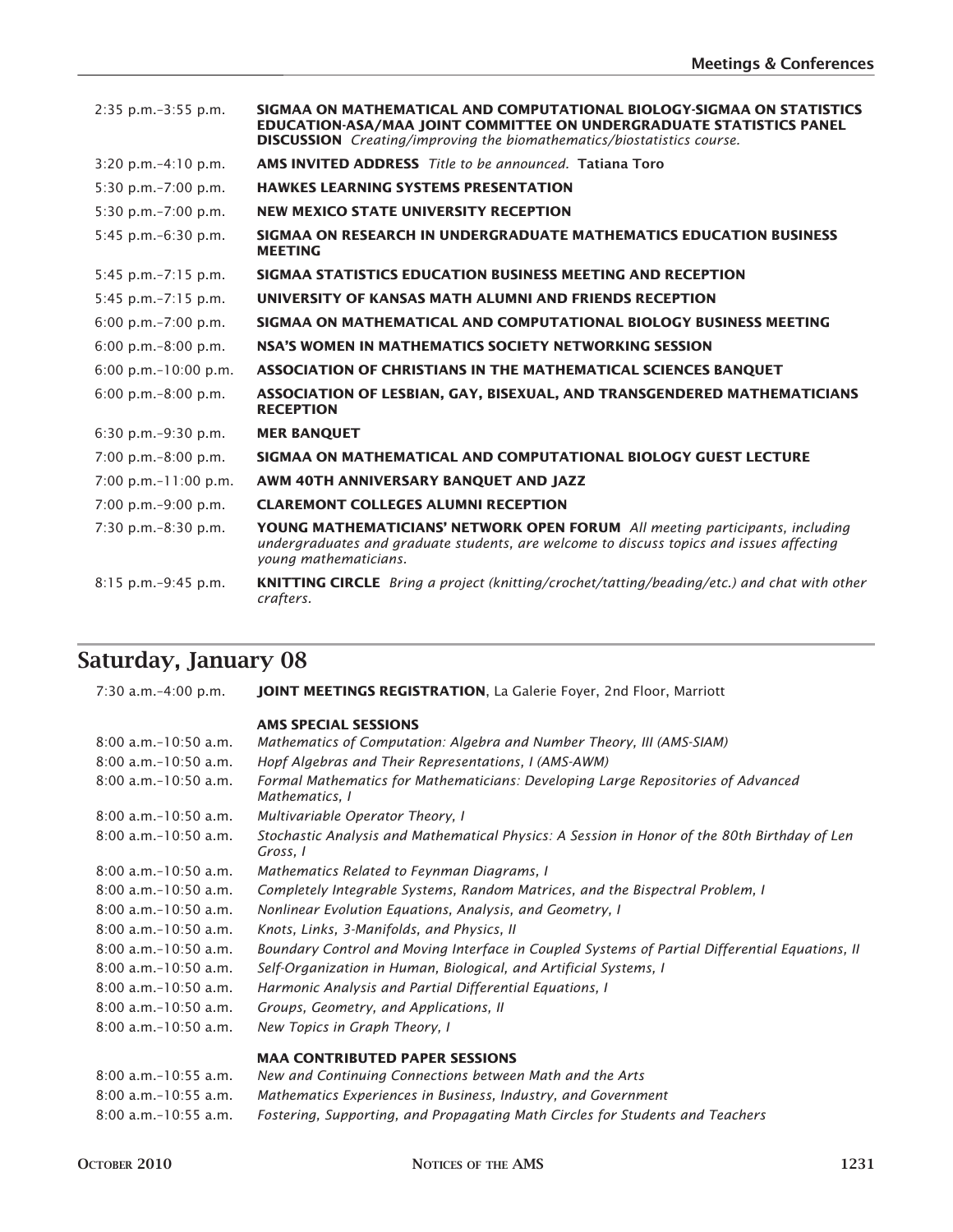### **Meetings & Conferences**

| $8:00$ a.m. $-10:55$ a.m.                       | General Contributed Paper Session, V                                                                                                                             |
|-------------------------------------------------|------------------------------------------------------------------------------------------------------------------------------------------------------------------|
| $8:00$ a.m. $-11:00$ a.m.                       | <b>SIAM MINISYMPOSIUM ON EDUCATION</b>                                                                                                                           |
| $8:00$ a.m. $-5:00$ p.m.                        | ASL INVITED ADDRESSES AND CONTRIBUTED PAPER SESSIONS                                                                                                             |
| $8:00$ a.m. $-11:00$ a.m.                       | <b>PME COUNCIL MEETING</b>                                                                                                                                       |
| $8:00$ a.m. $-7:00$ p.m.                        | <b>EMPLOYMENT CENTER</b>                                                                                                                                         |
| $8:30$ a.m. $-10:30$ a.m.                       | AMS-MAA GRADUATE STUDENT FAIR Undergrads! Take this opportunity to meet<br>representatives from mathematical science graduate programs.                          |
| $9:00$ a.m. $-9:50$ a.m.                        | <b>MAA RETIRING PRESIDENTIAL ADDRESS</b> Issues of the transition to college mathematics.<br>David M. Bressoud                                                   |
|                                                 | <b>MAA INVITED PAPER SESSION</b>                                                                                                                                 |
| $9:00$ a.m. $-11:00$ a.m.                       | <b>Fish Tales: Stories from Mathematical Fluid Dynamics</b>                                                                                                      |
| $9:00$ a.m. $-11:00$ a.m.                       | MAA MINICOURSE #4: PART B Getting students involved in undergraduate research.                                                                                   |
| $9:00$ a.m. $-11:00$ a.m.                       | <b>MAA MINICOURSE #7: PART B</b> The mathematics of Islam and its use in the teaching of<br>mathematics.                                                         |
| $9:00$ a.m. $-11:00$ a.m.                       | <b>MAA MINICOURSE: #8: PART B</b> The ubiquitous Catalan numbers and their applications.                                                                         |
| $9:00$ a.m. $-10:20$ a.m.                       | MAA PANEL DISCUSSION Utilizing NSF ADVANCE to promote the success of women faculty in<br>mathematics.                                                            |
| $9:00$ a.m. $-10:20$ a.m.                       | <b>MAA COMMITTEE ON GRADUATE STUDENTS-YOUNG MATHEMATICIANS' NETWORK</b><br>PANEL DISCUSSION Maximize your career potential!                                      |
| $9:00$ a.m. $-10:20$ a.m.                       | <b>MAA PANEL DISCUSSION</b> The benefits of hosting a regional undergraduate mathematics<br>conference                                                           |
| $9:30$ a.m. $-5:30$ p.m.                        | <b>EXHIBITS AND BOOK SALES</b>                                                                                                                                   |
| $10:05$ a.m. $-10:55$ a.m.                      | AMS INVITED ADDRESS Title to be announced. Akshay Venkatesh                                                                                                      |
| $11:10$ a.m.-12:00 p.m.                         | AMS-MAA INVITED ADDRESS To be announced. Kannan Soundararajan                                                                                                    |
| 1:00 p.m.-1:50 p.m.                             | <b>MAA LECTURE FOR STUDENTS</b> Turning theorems into plays. Steve Abbott                                                                                        |
| $1:00$ p.m. $-5:00$ p.m.                        | <b>AMS CURRENT EVENTS BULLETIN</b>                                                                                                                               |
|                                                 |                                                                                                                                                                  |
|                                                 | <b>AMS SPECIAL SESSIONS</b>                                                                                                                                      |
| $1:00$ p.m. $-5:50$ p.m.<br>1:00 p.m.-5:50 p.m. | Hopf Algebras and Their Representations, II (AMS-AWM)<br>Stochastic Analysis and Mathematical Physics: A Session in Honor of the 80th Birthday of Len            |
|                                                 | Gross, II                                                                                                                                                        |
| 1:00 p.m.-5:50 p.m.                             | Lie Algebras, Algebraic Groups, and Related Topics, II                                                                                                           |
| 1:00 p.m.-5:50 p.m.                             | Completely Integrable Systems, Random Matrices, and the Bispectral Problem, II                                                                                   |
| 1:00 p.m.-5:50 p.m.                             | New Trends in Theory and Applications of Evolution Equations                                                                                                     |
| 1:00 p.m.-5:50 p.m.                             | von Neumann Algebras                                                                                                                                             |
| 1:00 p.m.-5:50 p.m.                             | Local Commutative Algebra                                                                                                                                        |
| 1:00 p.m.-5:50 p.m.                             | Dirac Operators                                                                                                                                                  |
| 1:00 p.m.-5:50 p.m.                             | Set-Valued Optimization and Variational Problems                                                                                                                 |
| 1:00 p.m. $-5:50$ p.m.                          | Knot Theory, I                                                                                                                                                   |
| 1:00 p.m.-5:50 p.m.                             | Self-Organization in Human, Biological, and Artificial Systems, II                                                                                               |
| 1:00 p.m. $-5:50$ p.m.                          | Harmonic Analysis and Partial Differential Equations, II                                                                                                         |
| 1:00 p.m. $-5:50$ p.m.                          | Difference Equations and Applications                                                                                                                            |
| 1:00 p.m.-5:50 p.m.                             | New Topics in Graph Theory, II                                                                                                                                   |
| 1:00 p.m.-6:00 p.m.                             | <b>MAA CONTRIBUTED PAPER SESSIONS</b><br>Developmental Mathematics Education: Helping Under-Prepared Students Transition to College-<br><b>Level Mathematics</b> |
| 1:00 p.m.-6:00 p.m.                             | <b>Humanistic Mathematics</b>                                                                                                                                    |
| 1:00 p.m.-6:00 p.m.                             | Philosophy of Mathematics in Teaching and Learning                                                                                                               |
| 1:00 p.m.-6:00 p.m.                             | General Contributed Paper Session, VI                                                                                                                            |
|                                                 |                                                                                                                                                                  |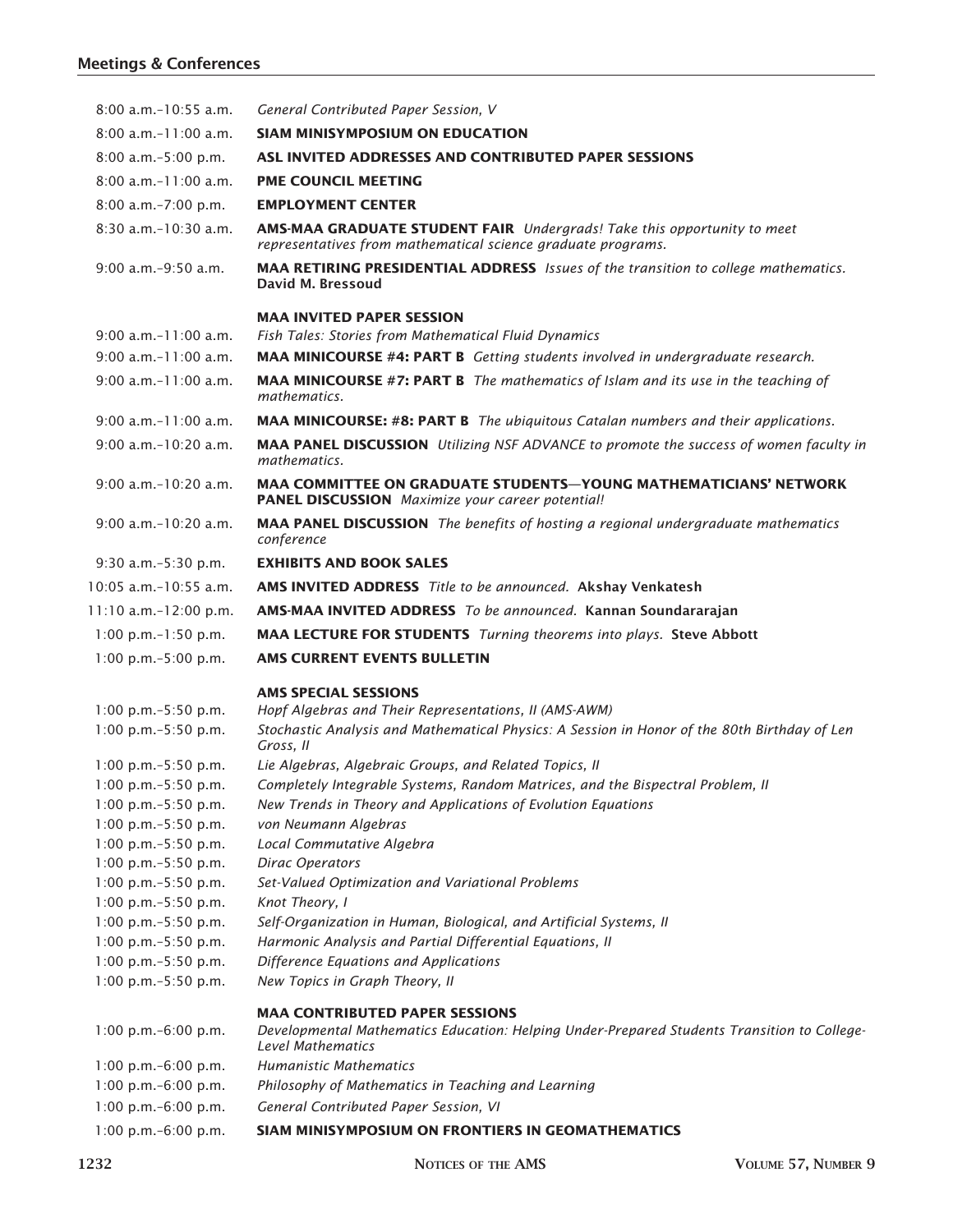| $1:00$ p.m. $-3:30$ p.m.  | NAM GRANVILLE-BROWN-HAYNES SESSION OF PRESENTATIONS BY RECENT DOCTORAL<br><b>RECIPIENTS IN THE MATHEMATICAL SCIENCES</b>                                                                                                                                                 |
|---------------------------|--------------------------------------------------------------------------------------------------------------------------------------------------------------------------------------------------------------------------------------------------------------------------|
| $1:00$ p.m. $-5:30$ p.m.  | AWM MICHLER AND MENTORING MINISYMPOSIUM                                                                                                                                                                                                                                  |
| 1:00 p.m. $-4:20$ p.m.    | SIGMAA ON ENVIRONMENTAL MATHEMATICS SESSION ON MODELING THE OIL SPILL<br><b>DISASTER AND ITS CONSEOUNCES</b>                                                                                                                                                             |
| 1:00 p.m. $-2:20$ p.m.    | <b>MAA COMMITTEE ON THE UNDERGRADUATE PROGRAM IN MATHEMATICS PANEL</b><br><b>DISCUSSION</b> Preparation and recruitment of future mathematics graduate students.                                                                                                         |
| 1:00 p.m. $-2:20$ p.m.    | <b>SIGMAA ON STATISTICS EDUCATION PANEL DISCUSSION</b> Teaching statistics online.                                                                                                                                                                                       |
| $1:10$ p.m. $-2:00$ p.m.  | <b>AMS INVITED ADDRESS</b> Title to be announced. Scott Sheffield                                                                                                                                                                                                        |
| $2:15$ p.m. $-3:05$ p.m.  | <b>MAA INVITED ADDRESS</b> Binary quadratic forms: From Gauss to algebraic geometry. Melanie<br><b>Matchett Wood</b>                                                                                                                                                     |
| $2:15$ p.m. $-4:15$ p.m.  | <b>MAA MINICOURSE #11: PART B</b> Using video case studies in teaching a proof-based gateway<br>course to the mathematics major.                                                                                                                                         |
| $2:15$ p.m. $-4:15$ p.m.  | <b>MAA MINICOURSE #2: PART B</b> Getting mathematics majors to think outside the book: Course<br>activities that promote exploration, discovery, conjecture, and proof.                                                                                                  |
| $2:15$ p.m. $-4:15$ p.m.  | <b>MAA MINICOURSE #9: PART B</b> Learning discrete mathematics via historical projects.                                                                                                                                                                                  |
| $2:30$ p.m. $-4:00$ p.m.  | <b>AMS COMMITTEE ON SCIENCE POLICY PANEL DISCUSSION</b> Title to be announced.                                                                                                                                                                                           |
| 2:35 p.m.-3:55 p.m.       | <b>MAA PANEL DISCUSSION</b> Inquiry-proof instructional techniques.                                                                                                                                                                                                      |
| 2:35 p.m.-3:55 p.m.       | MAA COMMITTEE ON MINORITY PARTICIPATION-SOCIETY FOR THE ADVANCEMENT<br>OF CHICANOS AND NATIVE AMERICANSN SCIENCE-NATIONAL ASSOCIATION OF<br><b>MATHEMATICIANS</b> The role of mentoring in undergraduate mathematics: Promising<br>recruitment and retention strategies. |
| $3:20$ p.m. $-4:40$ p.m.  | <b>MAA PRESENTATIONS BY TEACHING AWARD RECIPIENTS</b>                                                                                                                                                                                                                    |
| 4:30 p.m. $-5:20$ p.m.    | <b>MATHEMATICAL SCIENCES IN 2025-A DISCUSSION</b>                                                                                                                                                                                                                        |
| 4:30 p.m. $-6:30$ p.m.    | AMS CONGRESSIONAL FELLOWSHIP SESSION                                                                                                                                                                                                                                     |
| 4:30 p.m. $-6:00$ p.m.    | SIGMAA ON MATHEMATICS INSTRUCTION USING THE WEB BUSINESS MEETING AND<br><b>OPEN DISCUSSION</b> Come share your interests in teaching and learning mathematics online<br>and discuss the direction of future WEB SIGMAA activities.                                       |
| $5:00$ p.m. $-6:00$ p.m.  | SIGMAA ON MATHEMATICIANS IN BUSINESS, INDUSTRY, AND GOVERNMENT GUEST<br><b>LECTURE</b>                                                                                                                                                                                   |
| $6:00$ p.m. $-7:00$ p.m.  | <b>MAA DRAMATIC PRESENTATION</b> Derivative vs. Integral: The final showdown                                                                                                                                                                                             |
| $6:00$ p.m. $-6:30$ p.m.  | SIGMAA ON THE PHILOSOPHY OF MATHEMATICS BUSINESS MEETING                                                                                                                                                                                                                 |
| $6:00$ p.m. $-7:00$ p.m.  | SIGMAA ON MATHEMATICS AND THE ARTS BUSINESS MEETING                                                                                                                                                                                                                      |
| 6:00 p.m.-7:00 p.m.       | SIGMAA ON ENVIRONMENTAL MATHEMATICS DRAMATIC PRESENTATION The Oil<br>Volcano: Truth and Consequences.                                                                                                                                                                    |
| $6:00$ p.m. $-8:00$ p.m.  | <b>BUDAPEST SEMESTERS IN MATHEMATICS REUNION</b>                                                                                                                                                                                                                         |
| 6:00 p.m. $-9:30$ p.m.    | <b>NAM RECEPTION AND BANQUET</b>                                                                                                                                                                                                                                         |
| 6:15 p.m. $-7:30$ p.m.    | SIGMAA ON MATHEMATICIANS IN BUSINESS, INDUSTRY, AND GOVERNMENT RECEPTION                                                                                                                                                                                                 |
| 6:30 p.m. $-7:30$ p.m.    | SIGMAA ON THE PHILOSOPHY OF MATHEMATICS GUEST LECTURE                                                                                                                                                                                                                    |
| $7:30$ p.m. $-8:15$ p.m.  | NAM COX-TALBOT ADDRESS Title to be announced. Robert Bozeman                                                                                                                                                                                                             |
| $8:30$ p.m. $-10:30$ p.m. | <b>MAA/PROJECT NEXT RECEPTION</b> All Project NExT Fellows, consultants, and other friends of<br>Project NExT are invited.                                                                                                                                               |

# **Sunday, January 09**

| $7:00$ a.m. $-7:50$ a.m. | ASSOCIATION FOR CHRISTIANS IN THE MATHEMATICAL SCIENCES WORSHIP SERVICE   |
|--------------------------|---------------------------------------------------------------------------|
| 7:30 a.m.-2:00 p.m.      | <b>JOINT MEETINGS REGISTRATION, La Galerie Foyer, 2nd Floor, Marriott</b> |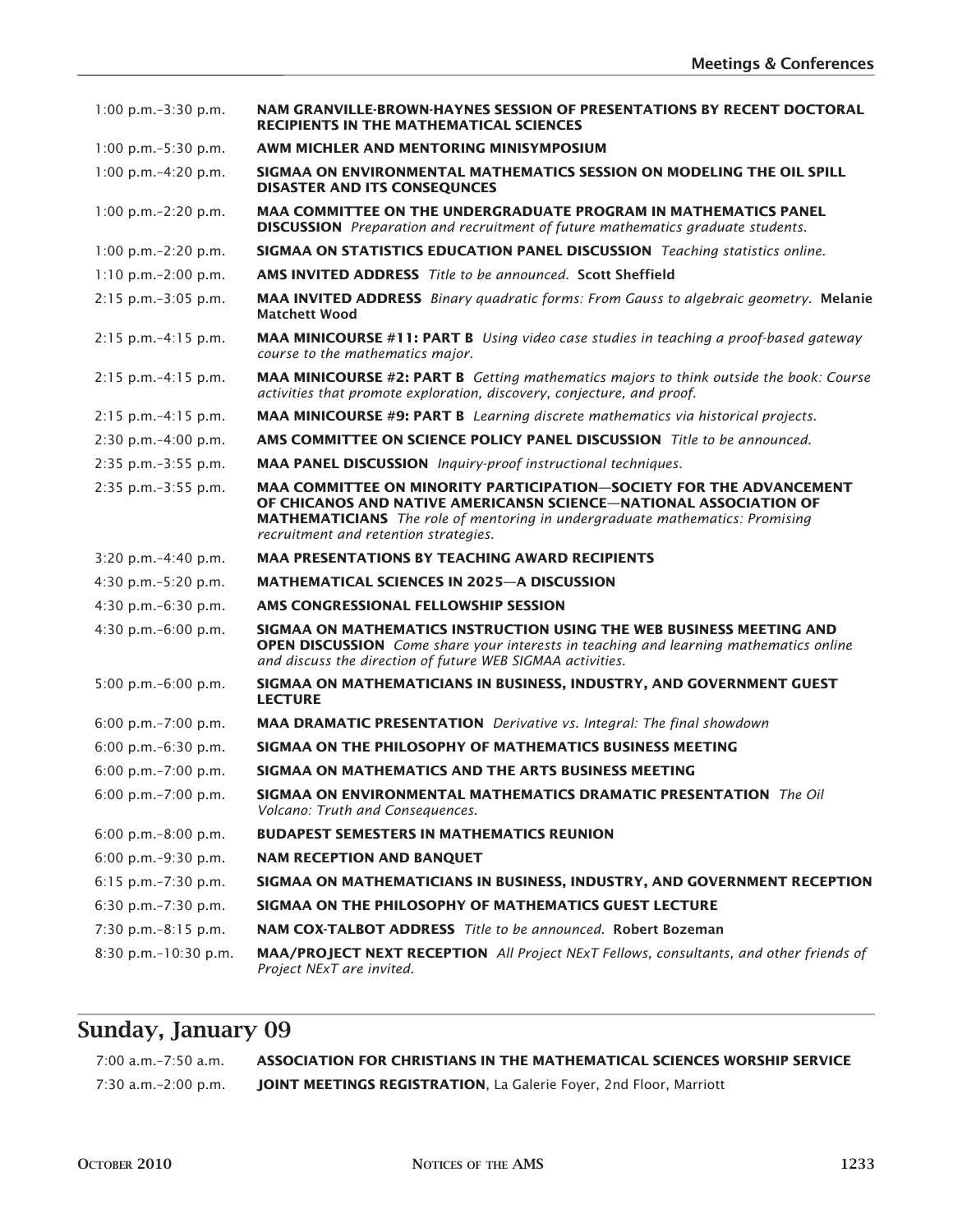#### **AMS SPECIAL SESSIONS**

| 8:00 a.m. - 10:50 a.m.     | Applications of Stochastic Processes in Neuroscience, I (AMS-SIAM)                                                                                                |
|----------------------------|-------------------------------------------------------------------------------------------------------------------------------------------------------------------|
| $8:00$ a.m. $-10:50$ a.m.  | Control and Inverse Problems for Partial Differential Equations, I (AMS-SIAM)                                                                                     |
| 8:00 a.m.-10:50 a.m.       | Asymptotic Methods in Analysis with Applications, I                                                                                                               |
| 8:00 a.m.-10:50 a.m.       | Formal Mathematics for Mathematicians: Developing Large Repositories of Advanced<br>Mathematics, II                                                               |
| $8:00$ a.m. $-10:50$ a.m.  | Multivariable Operator Theory, II                                                                                                                                 |
| 8:00 a.m.-10:50 a.m.       | Mathematics Related to Feynman Diagrams, II                                                                                                                       |
| 8:00 a.m. - 10:50 a.m.     | Analysis of Reaction-Diffusion Models, I                                                                                                                          |
| $8:00$ a.m. $-10:50$ a.m.  | Continued Fractions, I                                                                                                                                            |
| $8:00$ a.m. $-10:50$ a.m.  | Noncommutative Harmonic Analysis and Dynamic Systems, I                                                                                                           |
| 8:00 a.m. - 10:50 a.m.     | Combinatorial Algebraic Geometry, I                                                                                                                               |
| $8:00$ a.m. $-10:50$ a.m.  | Nonlinear Evolution Equations, Analysis, and Geometry, II                                                                                                         |
| 8:00 a.m.-10:50 a.m.       | Structure Theory for Matroids and Graphs, I                                                                                                                       |
| 8:00 a.m.-10:50 a.m.       | Knot Theory, II                                                                                                                                                   |
| 8:00 a.m.-10:50 a.m.       | Time Scales: Theory and Applications, I                                                                                                                           |
|                            | <b>MAA CONTRIBUTED PAPER SESSIONS</b>                                                                                                                             |
| $8:00$ a.m. $-10:55$ a.m.  | Trends in Undergraduate Mathematical Biology Education                                                                                                            |
| $8:00$ a.m. $-10:55$ a.m.  | Effective Teaching of Upper Level Mathematics to Secondary Education Mathematics Majors                                                                           |
| $8:00$ a.m. $-10:55$ a.m.  | Influences of the Calculus Reform Movement on the Teaching of Mathematics                                                                                         |
| $8:00$ a.m. $-10:55$ a.m.  | General Contributed Paper Session, VII                                                                                                                            |
| $8:00 a.m.-11:00 a.m.$     | SIAM MINISYMPOSIUM ON VISTAS IN APPLIED MATHEMATICS                                                                                                               |
| 8:00 a.m.-4:00 p.m.        | <b>AWM WORKSHOP</b> This session has several parts that will be listed separately by time in this<br>program. All presentations are open to all JMM participants. |
| $8:00$ a.m. $-5:00$ p.m.   | ASL INVITED ADDRESSES AND CONTRIBUTED PAPER SESSIONS                                                                                                              |
| $8:30$ a.m. $-10:30$ a.m.  | AWM WORKSHOP: RESEARCH PRESENTATIONS BY RECENT PH.D.S, I                                                                                                          |
| 8:30 a.m.-10:00 a.m.       | <b>AMS COMMITTEE ON EDUCATION PANEL DISCUSSION</b> Title to be announced.                                                                                         |
| $8:50$ a.m. $-9:50$ a.m.   | AMS COLLOQUIUM LECTURES: LECTURE III Expander graphs in pure and applied<br>mathematics, III. Alexander Lubotzky                                                  |
|                            | <b>MAA INVITED PAPER SESSION</b>                                                                                                                                  |
| $9:00$ a.m. $-10:50$ a.m.  | The Intersection of Graphs and Geometry, I                                                                                                                        |
| 9:00 a.m.-11:00 a.m.       | MAA MINICOURSE #12: PART B Concepts, data, and models: College algebra for the real<br>world.                                                                     |
| 9:00 a.m.-11:00 a.m.       | <b>MAA MINICOURSE #3: PART B</b> Geometry and algebra in mathematical music theory.                                                                               |
| $9:00$ a.m. $-11:00$ a.m.  | MAA MINICOURSE #6: PART B Green linear optimization.                                                                                                              |
| $9:00$ a.m. $-10:20$ a.m.  | <b>MAA COMMITTEE ON TECHNOLOGY IN MATH EDUCATION PANEL DISCUSSION</b><br>Publishing mathematics on the Web.                                                       |
| $9:00$ a.m. $-11:00$ a.m.  | SIGMAA ON MATH CIRCLES FOR STUDENTS AND TEACHERS SPECIAL PRESENTATION<br>Math Circles demonstration.                                                              |
| 9:00 a.m.-9:50 a.m.        | <b>NAM PANEL DISCUSSION</b> Title to be announced.                                                                                                                |
| $9:00$ a.m. $-12:00$ p.m.  | <b>EXHIBITS AND BOOK SALES</b>                                                                                                                                    |
| $9:00$ a.m. $-12:00$ p.m.  | <b>EMPLOYMENT CENTER</b>                                                                                                                                          |
| $10:00$ a.m. $-10:50$ a.m. | <b>NAM BUSINESS MEETING</b>                                                                                                                                       |
| $10:05$ a.m. $-10:55$ a.m. | <b>MAA INVITED ADDRESS</b> Lessons from the Netflix Prize. Robert M. Bell                                                                                         |
| $10:30$ a.m. $-11:00$ a.m. | AWM WORKSHOP: POSTER SESSION WITH PRESENTATIONS FROM WOMEN GRADUATE<br><b>STUDENTS</b>                                                                            |
| $11:10$ a.m.-11:40 a.m.    | <b>MAA BUSINESS MEETING</b>                                                                                                                                       |
| 11:45 a.m.-12:15 p.m.      | <b>AMS BUSINESS MEETING</b>                                                                                                                                       |
| 1:00 p.m.-1:50 p.m.        | NAM CLAYTOR-WOODARD LECTURE Speaker and title to be announced                                                                                                     |
|                            |                                                                                                                                                                   |